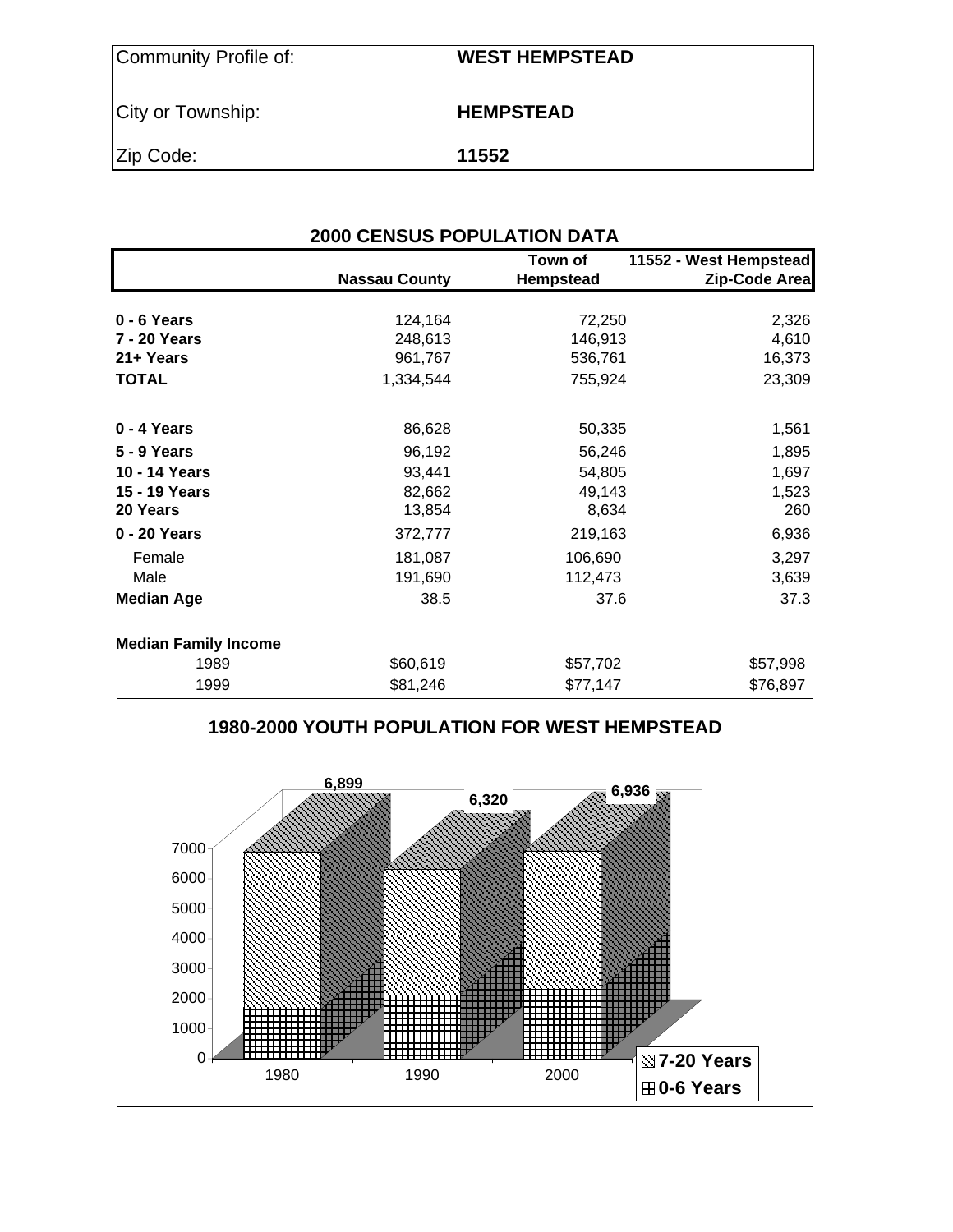|               | <b>Nassau County</b> | <b>Town of</b><br><b>North Hempstead</b> | 11552 - West Hempstead<br>Zip-Code Area |
|---------------|----------------------|------------------------------------------|-----------------------------------------|
|               |                      |                                          |                                         |
| $0 - 6$ Years | 118,978              | 73,806                                   | 2,123                                   |
| 7 - 20 Years  | 231,792              | 139,895                                  | 5,296                                   |
| 21+ Years     | 978,505              | 557,917                                  | 17,719                                  |
| TOTAL         | 1,329,275            | 771,618                                  | 25,137                                  |
|               |                      |                                          |                                         |
| 0 - 4 Years   | 83,639               | 52,174                                   | 1,458                                   |
| 5 - 9 Years   | 90,106               | 55,438                                   | 1,633                                   |
| 10 - 14 Years | 82,042               | 49,470                                   | 1,795                                   |
| 15 - 19 Years | 79,040               | 47,058                                   | 2,129                                   |
| 20 Years      | 15,943               | 9,563                                    | 403                                     |
|               |                      |                                          |                                         |

# **2000 POPULATION PROJECTION DATA**

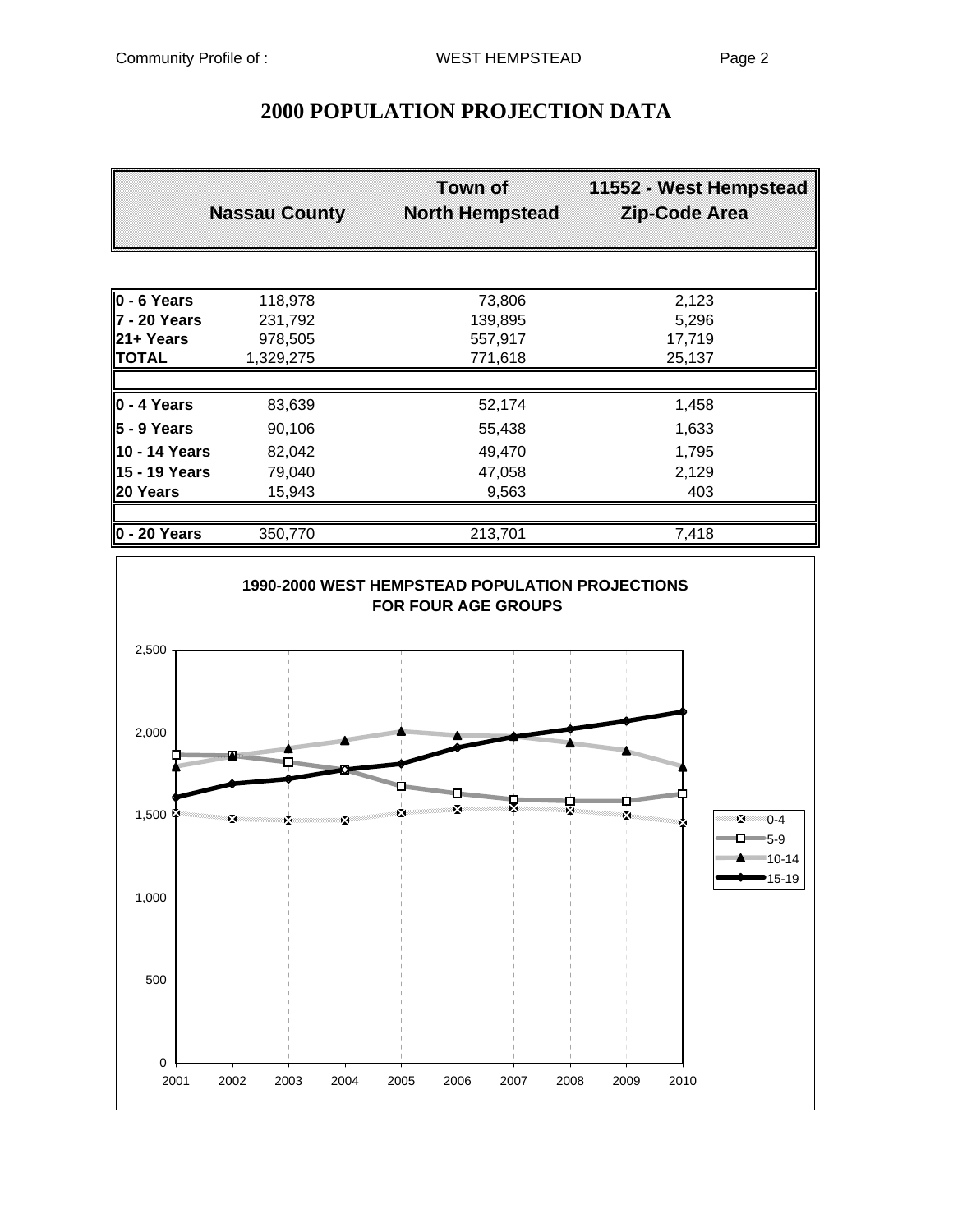| <u> Karal Karal Maharatson karal Maharatson karal Maharatson karal Maharatson karal Maharatson karal Maharatson k</u><br><b>TEMPORARY ASSISTANCE TO</b><br><b>NEEDY FAMILIES (Formerly AFDC)</b><br>(NUMBER OF INDIVIDUALS) |                  |                |            |  |  |  |  |  |  |  |
|-----------------------------------------------------------------------------------------------------------------------------------------------------------------------------------------------------------------------------|------------------|----------------|------------|--|--|--|--|--|--|--|
| 16-20 y<br>Year<br>Zip-Code Area<br>Nassau County<br>Town of Hempstead                                                                                                                                                      |                  |                |            |  |  |  |  |  |  |  |
|                                                                                                                                                                                                                             |                  |                |            |  |  |  |  |  |  |  |
| 1985                                                                                                                                                                                                                        | 15,963           | 11,783         | 192        |  |  |  |  |  |  |  |
| 1986                                                                                                                                                                                                                        | 15,337           | 11,390         | 232        |  |  |  |  |  |  |  |
| 1987<br>1988                                                                                                                                                                                                                | 13,321<br>12,410 | 9,981<br>9,168 | 200<br>168 |  |  |  |  |  |  |  |
| 1989                                                                                                                                                                                                                        | 11,950           | 8,943          | 226        |  |  |  |  |  |  |  |
| 1990                                                                                                                                                                                                                        | 12,607           | 9,404          | 238        |  |  |  |  |  |  |  |
| 1991                                                                                                                                                                                                                        | 15,317           | 11,504         | 264        |  |  |  |  |  |  |  |
| 1992                                                                                                                                                                                                                        | 16,528           | 12,410         | 318        |  |  |  |  |  |  |  |
| 1993                                                                                                                                                                                                                        | 20,129           | 15,031         | 400        |  |  |  |  |  |  |  |
| 1994                                                                                                                                                                                                                        | 20,622           | 15,217         | 365        |  |  |  |  |  |  |  |
| 1995                                                                                                                                                                                                                        | 20,229           | 14,981         | 327        |  |  |  |  |  |  |  |
| 1996                                                                                                                                                                                                                        | 17,800           | 13,309         | 394        |  |  |  |  |  |  |  |
| 1997                                                                                                                                                                                                                        | 14,940           | 11,219         | 332        |  |  |  |  |  |  |  |
| 1998                                                                                                                                                                                                                        | 12,706           | 9,651          | 287        |  |  |  |  |  |  |  |
| 1999                                                                                                                                                                                                                        | 10,825           | 8,265          | 275        |  |  |  |  |  |  |  |

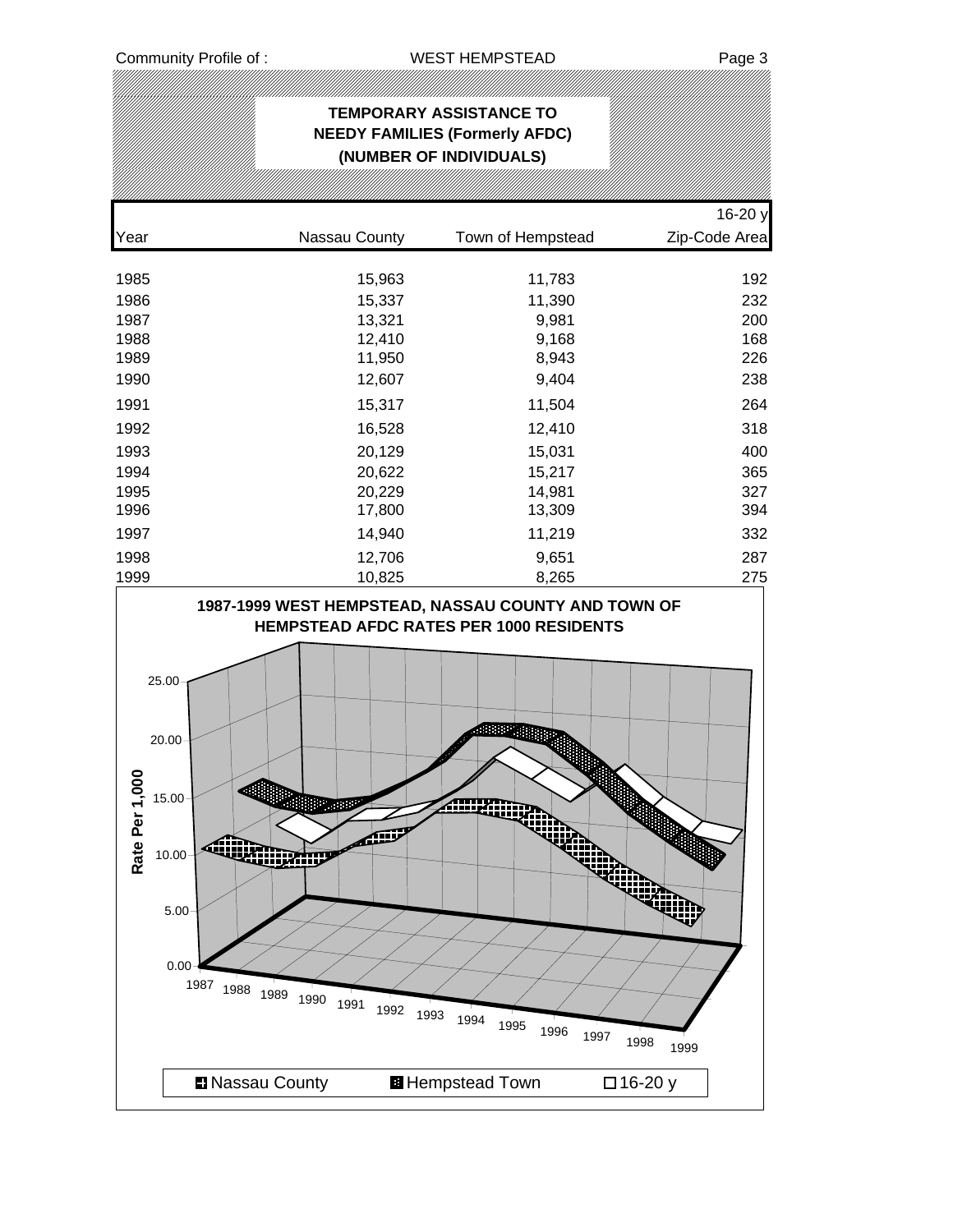### **11552 ZIP-CODE AREA RESIDENT YOUTH OFFENSES**

|      |                | 7-15 Years Old     |               |                         |
|------|----------------|--------------------|---------------|-------------------------|
|      |                | <b>Station</b>     | Subjects of   |                         |
| Year | <b>Arrests</b> | <b>Adjustments</b> | Investigation | <b>Totals</b>           |
| 1990 | 8              | 97                 | 8             | 113                     |
| 1991 | 21             | 64                 | 12            | 97                      |
| 1992 | 23             | 47                 | 17            | 87                      |
| 1993 | 34             | 45                 | 18            | 97                      |
| 1994 | 23             | 59                 | 35            | 117                     |
| 1995 | 17             | 80                 | 40            | 137                     |
| 1996 | 41             | 54                 | 24            | 119                     |
| 1997 | 29             | 56                 | 21            | 106                     |
|      |                | 16-20 Years Old    |               |                         |
|      |                | Subjects of        |               | <b>All Ages</b>         |
| Year | <b>Arrests</b> | Investigation      | <b>Totals</b> | <b>Total Incidents*</b> |
| 1990 | 64             | 18                 | 82            | 196                     |
| 1991 | 46             | 44                 | 90            | 187                     |
| 1992 | 102            | 50                 | 152           | 241                     |
| 1993 | 76             | 61                 | 137           | 235                     |
| 1994 | 58             | 56                 | 114           | 231                     |
| 1995 | 66             | 81                 | 147           | 285                     |
| 1996 | 89             | 42                 | 131           | 250                     |
| 1997 | 77             | 62                 | 139           | 245                     |



\* Total incidents include arrests, station adjustments and subjects of investigation for 1988 - 1995 Subjects were not available prior to 1988. Youth offense data does not include data on convictions following from some of these arrests.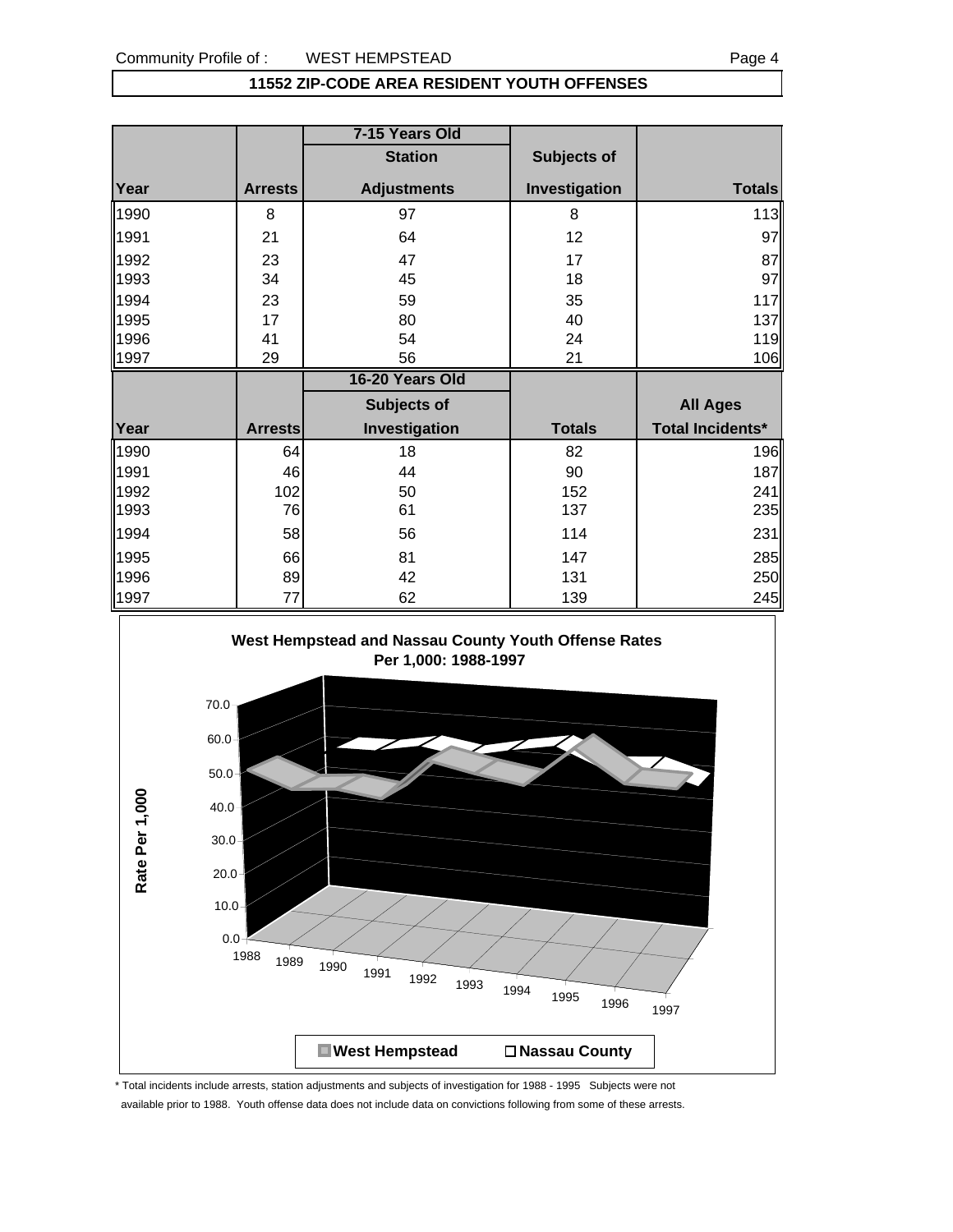|                                                                                    | <b>11552 ZIP-CODE AREA RESIDENT YOUTH OFFENSES</b> |                                             |                 |                       |              |                 |              |              |  |  |  |
|------------------------------------------------------------------------------------|----------------------------------------------------|---------------------------------------------|-----------------|-----------------------|--------------|-----------------|--------------|--------------|--|--|--|
| Youth Offense Rate Per 1000 Resident Youth<br>For Combined Offense Types and Total |                                                    |                                             |                 |                       |              |                 |              |              |  |  |  |
|                                                                                    | Drug &<br><b>Violent &amp;</b><br><b>Criminal</b>  |                                             |                 |                       |              |                 |              |              |  |  |  |
| Year                                                                               |                                                    | <b>Alcohol Threatening</b>                  | <b>Property</b> | <b>Status</b>         | <b>Theft</b> | <b>Nonconf</b>  | <b>Other</b> | <b>Total</b> |  |  |  |
| 1990                                                                               | 3.8                                                | 9.6                                         | 11.7            | 10.5                  | 6.9          | 3.3             | 0.7          | 46.9         |  |  |  |
| 1991                                                                               | 4.1                                                | 9.9                                         | 3.9             | 10.6                  | 10.2         | 1.5             | 4.1          | 45.2         |  |  |  |
| 1992                                                                               | 2.9                                                | 17.1                                        | 6.7             | 8.3                   | 12.9         | 1.9             | 6.2          | 57.4         |  |  |  |
| 1993                                                                               | 3.0                                                | 10.0                                        | 4.4             | 9.8                   | 14.2         | 4.2             | 9.1          | 54.7         |  |  |  |
| 1994                                                                               | 3.9                                                | 10.7                                        | 5.2             | 12.5                  | 10.2         | 0.9             | 9.1          | 52.6         |  |  |  |
| 1995                                                                               | 3.8                                                | 9.4                                         | 8.3             | 21.1                  | 13.2         | 0.9             | 7.2          | 63.9         |  |  |  |
| 1996                                                                               | 5.5                                                | 14.6                                        | 5.5             | 10.0                  | 12.4         | 2.0             | 5.3          | 55.4         |  |  |  |
| 1997                                                                               | 5.9                                                | 9.5                                         | 4.7             | 14.0                  | 11.7         | 2.5             | 6.8          | 55.2         |  |  |  |
|                                                                                    |                                                    |                                             |                 | <b>Youth Offenses</b> |              |                 |              |              |  |  |  |
|                                                                                    |                                                    | <b>For Combined Offense Types and Total</b> |                 |                       |              |                 |              |              |  |  |  |
|                                                                                    |                                                    |                                             |                 |                       |              |                 |              |              |  |  |  |
|                                                                                    | Drug &                                             | Violent &                                   |                 |                       |              | <b>Criminal</b> |              |              |  |  |  |
| Year                                                                               |                                                    | Alcohol Threatening                         | <b>Property</b> | <b>Status</b>         | Theft        | <b>Nonconf</b>  | <b>Other</b> | <b>Total</b> |  |  |  |
| 1990                                                                               | 16                                                 | 40                                          | 49              | 44                    | 29           | 14              | 3            | 196          |  |  |  |
| 1991                                                                               | 17                                                 | 41                                          | 16              | 44                    | 42           | 6               | 17           | 187          |  |  |  |
| 1002                                                                               | 12                                                 | 72                                          | 28 <sub>l</sub> | วรไ                   | 51           | $\mathsf{R}$    | 26           | 211          |  |  |  |

| 1991 | 17 | 41 | 16 | 44 | 42 | 6  | 17 <sub>1</sub> | 187 |
|------|----|----|----|----|----|----|-----------------|-----|
| 1992 | 12 | 72 | 28 | 35 | 54 | 8  | 26              | 241 |
| 1993 | 13 | 43 | 19 | 42 | 61 | 18 | 39              | 235 |
| 1994 | 17 | 47 | 23 | 55 | 45 | 4  | 40              | 231 |
| 1995 | 17 | 42 | 37 | 94 | 59 | 4  | 32              | 285 |
| 1996 | 25 | 66 | 25 | 45 | 56 | 9  | 24              | 250 |
| 1997 | 26 | 42 | 21 | 62 | 52 | 11 | 30              | 245 |
|      |    |    |    |    |    |    |                 |     |

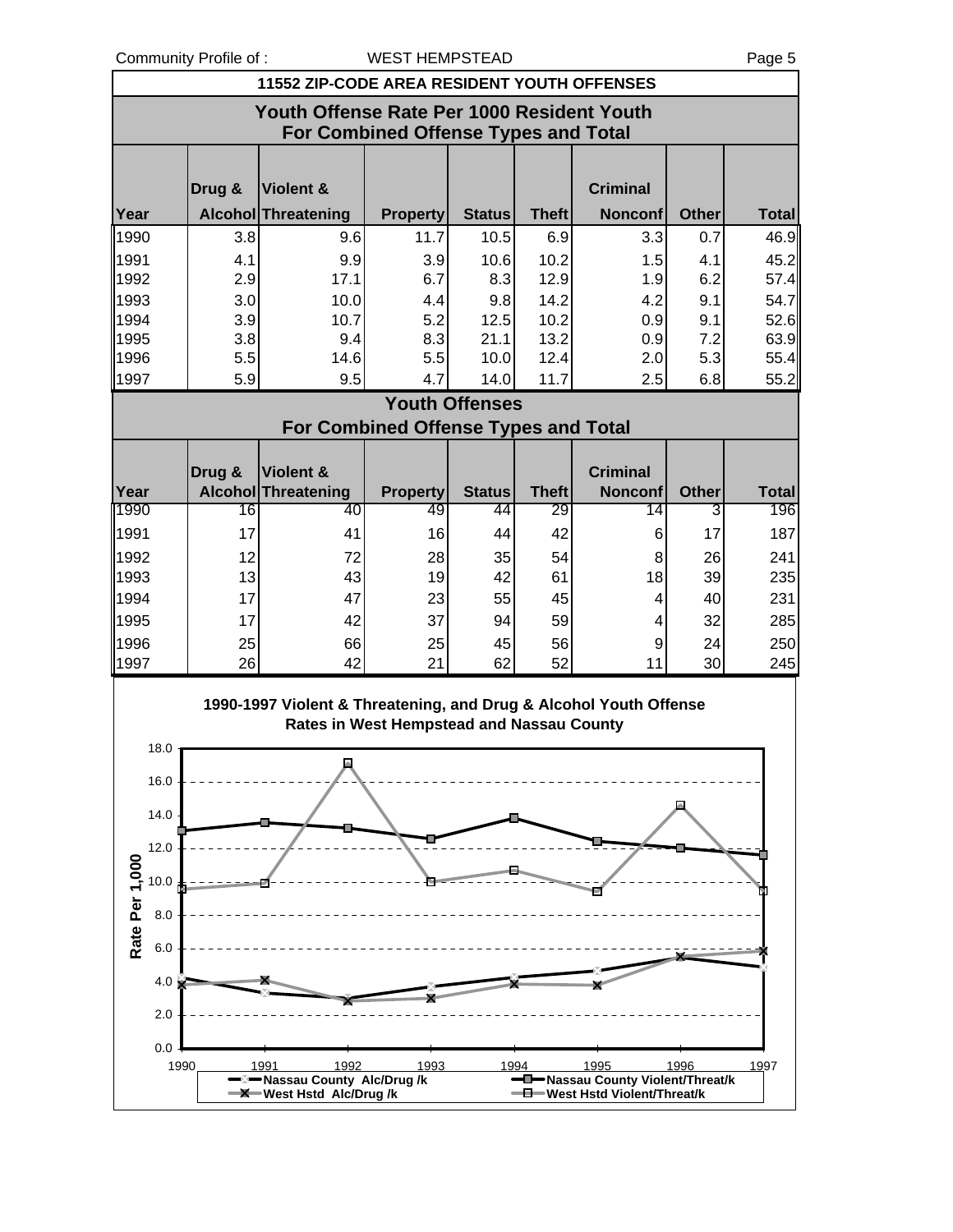

 "Other" communities include Elmont, New Hyde Park, Island Pk, Rockville Cte, Levittown, Manhasset, Westbury, Jericho, Woodbury and Bethpage. Each community comprises less than 1% of all offenses by West Hempstead youth.



 "Other" communities include Floral Pk, Malverne, Uniondale, Valley Stream, Westbury, Suffolk County, Merrick, Elmont, New Hyde Park, E Rockaway, Long Beach, Lynbrook, Roosevelt, and Williston Pk.

Each community comprises less than 2% of all youth offenses in West Hempstead.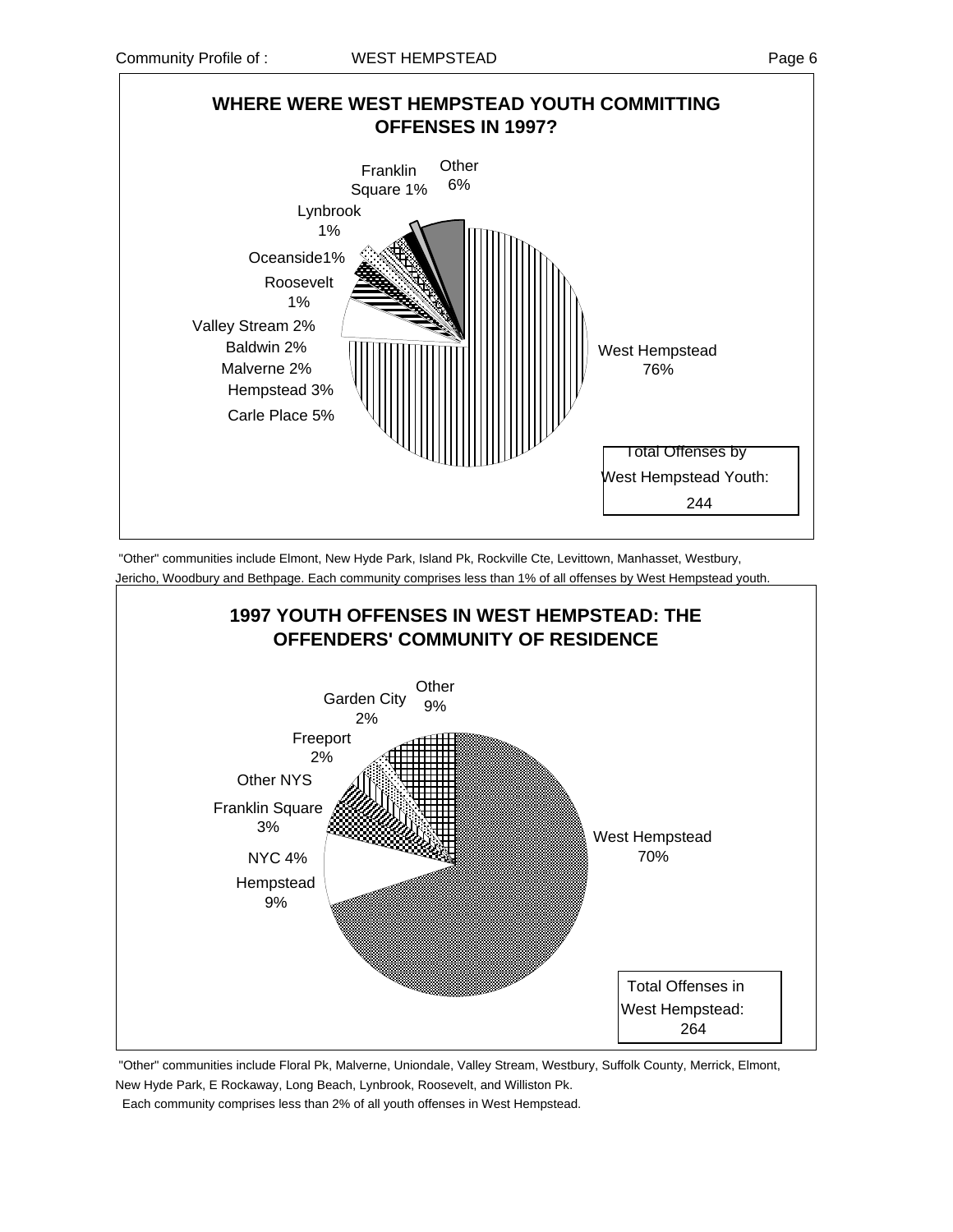| <b>Resident West Hempstead Runaway and Homeless Youth by Age Group</b> |  |  |  |  |
|------------------------------------------------------------------------|--|--|--|--|
|------------------------------------------------------------------------|--|--|--|--|

|                       |                |                 |                 |                |              |                |                | 1991-97  |
|-----------------------|----------------|-----------------|-----------------|----------------|--------------|----------------|----------------|----------|
|                       |                |                 |                 |                |              |                |                | Percent  |
| Age                   | 1991           | 1992            | 1993            | 1994           | 1995         | 1996           | 1997           | Change   |
| 10 Yr & Less          | $\overline{1}$ | 1               | $\mathbf 0$     | $\mathbf 0$    | $\mathbf 0$  | $\overline{2}$ | $\mathbf 1$    | 0.0%     |
| %                     | 2.6%           | 3.3%            | 0.0%            | 0.0%           | 0.0%         | 4.4%           | 1.6%           |          |
| 11 to 12              | $\mathbf 1$    | $\Omega$        | 3               | $\overline{7}$ | 3            | 5              | $\mathbf{1}$   | 0.0%     |
| %                     | 2.6%           | 0.0%            | 7.5%            | 13.0%          | 3.3%         | 11.1%          | 1.6%           |          |
| 13                    | 11             | $\overline{0}$  | $\overline{2}$  | $\overline{5}$ | 1            | 6              | 9              | $-18.2%$ |
| $\%$                  | 28.2%          | 0.0%            | 5.0%            | 9.3%           | 1.1%         | 13.3%          | 14.5%          |          |
| 14                    | $\overline{4}$ | 5               | $\overline{4}$  | 10             | 39           | 12             | 14             | 250.0%   |
| $\%$                  | 10.3%          | 16.7%           | 10.0%           | 18.5%          | 42.4%        | 26.7%          | 22.6%          |          |
| 15                    | 18             | $\overline{15}$ | $\overline{13}$ | 16             | 12           | 11             | 17             | $-5.6%$  |
| $\%$                  | 46.2%          | 50.0%           | 32.5%           | 29.6%          | 13.0%        | 24.4%          | 27.4%          |          |
| 16                    | $\overline{3}$ | 8               | 13              | 6              | 19           | 5              | 10             | 233.3%   |
| $\%$                  | 7.7%           | 26.7%           | 32.5%           | 11.1%          | 20.7%        | 11.1%          | 16.1%          |          |
| 17                    | 1              | 1               | 5               | 6              | 12           | 4              | 8              | 700.0%   |
| %                     | 2.6%           | 3.3%            | 12.5%           | 11.1%          | 13.0%        | 8.9%           | 12.9%          |          |
| 18                    | $\Omega$       | $\mathbf{0}$    | $\Omega$        | 3              | 5            | $\Omega$       | $\overline{1}$ |          |
| $\frac{0}{0}$         | 0.0%           | 0.0%            | 0.0%            | 5.6%           | 5.4%         | 0.0%           | 1.6%           |          |
| 19 to 20              | $\Omega$       | $\Omega$        | $\Omega$        | $\mathbf{1}$   | $\mathbf{1}$ | $\Omega$       | $\overline{1}$ |          |
| %                     | 0.0%           | 0.0%            | 0.0%            | 1.9%           | 1.1%         | 0.0%           | 1.6%           |          |
| <b>West Hempstead</b> |                |                 |                 |                |              |                |                |          |
| <b>Total</b>          | 39             | 30              | 40              | 54             | 92           | 45             | 62             | 59.0%    |
| Rate Per 1,000        | 8.1            | 6.0             | 7.8             | 10.4           | 17.5         | 8.5            | 11.7           | 43.8%    |
| <b>Nassau County</b>  |                |                 |                 |                |              |                |                |          |
| Rate Per 1,000        | 5.19           | 6.63            | 8.98            | 8.68           | 7.52         | 7.23           | 7.30           | 40.5%    |



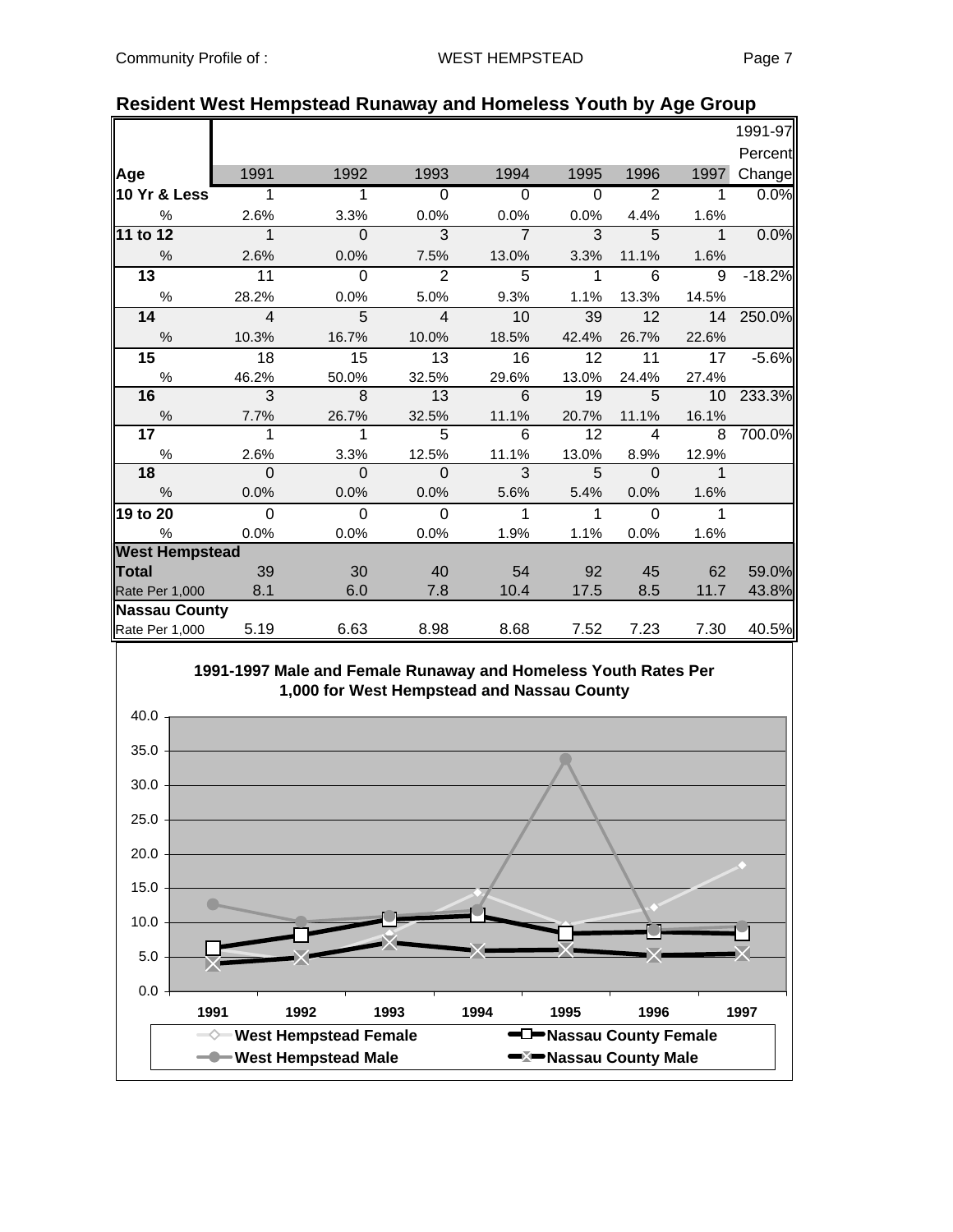### Community Profile of : WEST HEMPSTEAD Page 8

# **PUBLIC SCHOOL ENROLLMENT IN WEST HEMPSTEAD UFSD**

|      | European          | African  |          | Asian    | <b>Native</b>                                         |          |       |
|------|-------------------|----------|----------|----------|-------------------------------------------------------|----------|-------|
| Year | American          | American | Latino   | American | American                                              | Total    |       |
|      |                   |          |          |          |                                                       |          |       |
| 1987 | 2,080             | 68       | 53       | 77       | 1                                                     | 2,279    |       |
| 1988 | 1,961             | 81       | 93       | 100      | 1                                                     | 2,236    |       |
| 1989 | 1,928             | 81       | 90       | 87       | 0                                                     | 2,186    |       |
| 1990 | 1,856             | 77       | 111      | 93       | 0                                                     | 2,137    |       |
| 1991 | 1,884             | 95       | 121      | 82       | 0                                                     | 2,182    |       |
| 1992 | 1,833             | 107      | 148      | 92       | 0                                                     | 2,180    |       |
| 1993 | 1,800             | 92       | 180      | 112      | 0                                                     | 2,184    |       |
| 1994 | 1,803             | 105      | 188      | 91       | 0                                                     | 2,187    |       |
| 1995 | 1,848             | 113      | 172      | 84       | 0                                                     | 2,217    |       |
| 1996 | 1,809             | 124      | 222      | 88       | 0                                                     | 2,243    |       |
| 1997 | 1,761             | 149      | 230      | 100      | 0                                                     | 2,240    |       |
| 1998 | 1,691             | 179      | 244      | 120      | 0                                                     | 2,234    |       |
| 1999 | 1,624             | 223      | 308      | 123      | 0                                                     | 2,278    |       |
|      |                   |          |          |          | Net Change in School Enrollment Between 1987 and 1999 |          |       |
|      |                   | European | African  |          | Asian                                                 | Native   |       |
|      | 1987-99           | American | American | Latino   | American                                              | American | Total |
|      | Change in Number  | $-456$   | 155      | 255      | 46                                                    | -1       | $-1$  |
|      | Change as Percent | $-22%$   | 228%     | 481%     | 60%                                                   | $-100%$  | 0%    |

|                   | Net Change in School Enrollment Between 1993 and 1999 |          |          |        |          |               |       |  |  |  |  |
|-------------------|-------------------------------------------------------|----------|----------|--------|----------|---------------|-------|--|--|--|--|
|                   |                                                       | European | African  |        | Asian    | <b>Native</b> |       |  |  |  |  |
|                   | 1993-99                                               | American | American | Latino | American | American      | ™otal |  |  |  |  |
| Change in Number  |                                                       | $-176$   | 131      | 128    |          |               | 94    |  |  |  |  |
| Change as Percent |                                                       | $-10%$   | 142%     | 71%    | 10%      |               | 4%    |  |  |  |  |



\* The Native American percent increase is omitted from this chart because enrollment changes that begin or end with 10 or fewer students distort comparisons among the various enthic groups.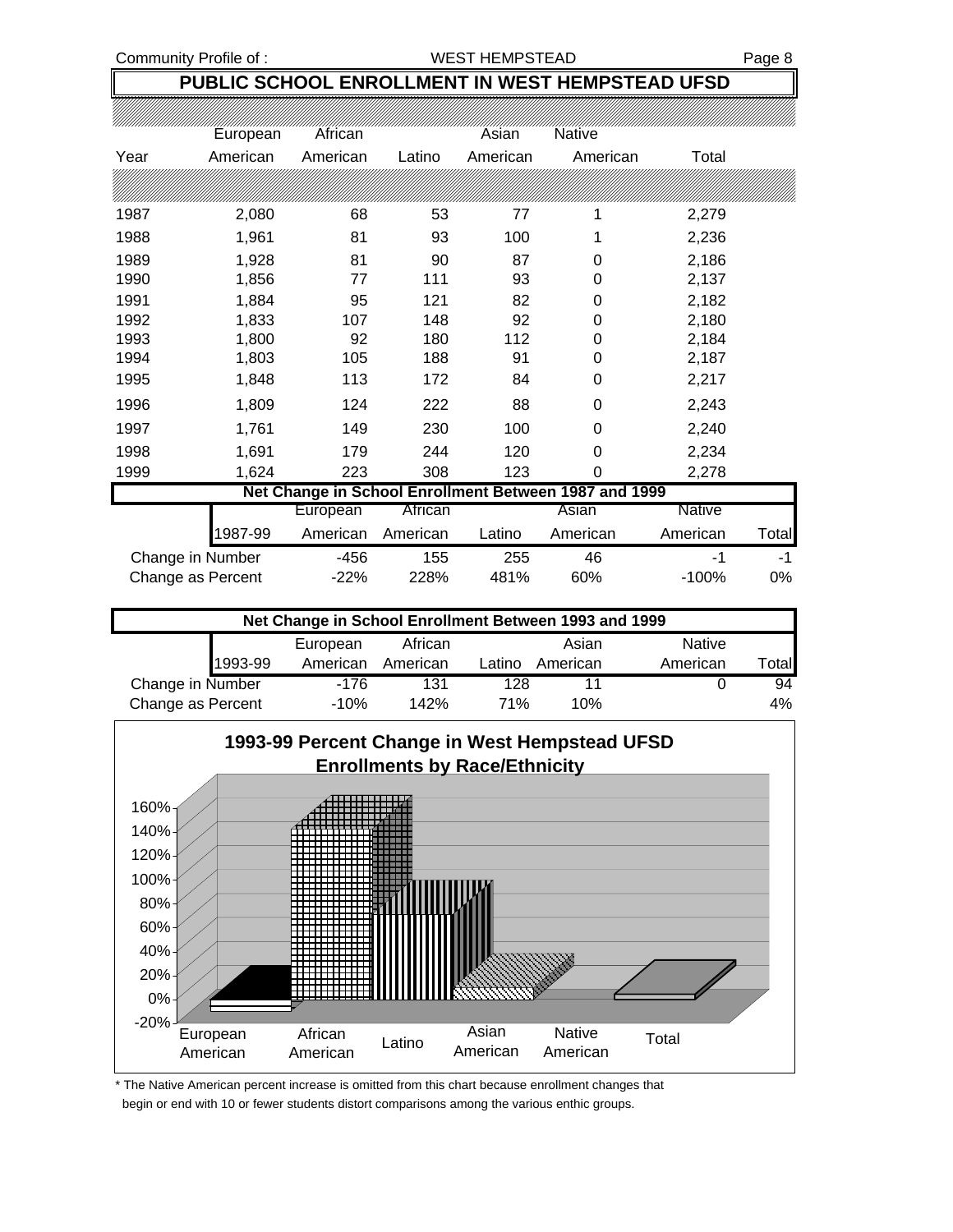### Community Profile of : **Page 9** WEST HEMPSTEAD WEST HEMPSTEAD

## **REPORTED LIMITED ENGLISH PROFICIENT ENGLISH LANGUAGE LEARNERS (LEP/ELLs) IN WEST HEMPSTEAD UFSD\***

|             | Reported Number and Percent of LEP/ELL Students in West Hempstead UFSD,        |                         |               |                         |               |                         |  |  |  |  |  |  |
|-------------|--------------------------------------------------------------------------------|-------------------------|---------------|-------------------------|---------------|-------------------------|--|--|--|--|--|--|
|             | <b>Hempstead Town and Nassau County</b>                                        |                         |               |                         |               |                         |  |  |  |  |  |  |
|             | <b>West Hempstead UFSD</b><br><b>Town of Hempstead</b><br><b>Nassau County</b> |                         |               |                         |               |                         |  |  |  |  |  |  |
| Year        | <b>Number</b>                                                                  | Percent of              | <b>Number</b> | <b>Percent of</b>       | <b>Number</b> | <b>Percent of</b>       |  |  |  |  |  |  |
|             |                                                                                | <b>Total Enrollment</b> |               | <b>Total Enrollment</b> |               | <b>Total Enrollment</b> |  |  |  |  |  |  |
| 1992        | 38                                                                             | 1.7%                    | 3,240         | 3.2%                    | 6,044         | 3.5%                    |  |  |  |  |  |  |
| 1993        | 55                                                                             | 2.5%                    | 3,875         | 3.7%                    | 6,963         | 4.0%                    |  |  |  |  |  |  |
| 1994        | 57                                                                             | 2.6%                    | 4,271         | 4.1%                    | 7,492         | 4.2%                    |  |  |  |  |  |  |
| 1995        | 60                                                                             | 2.7%                    | 4,674         | 4.3%                    | 7,823         | 4.3%                    |  |  |  |  |  |  |
| 1996        | 73                                                                             | 3.3%                    | 4,847         | 4.4%                    | 8,276         | 4.5%                    |  |  |  |  |  |  |
| 1997        | 73                                                                             | 3.3%                    | 5,532         | 4.9%                    | 9,219         | 4.9%                    |  |  |  |  |  |  |
| 1998        | 73                                                                             | 3.3%                    | 5,878         | 5.1%                    | 9,353         | 4.8%                    |  |  |  |  |  |  |
| 1999        | 73                                                                             | 3.2%                    | 6,134         | 5.2%                    | 10,077        | 5.1%                    |  |  |  |  |  |  |
| 1999 Total  |                                                                                |                         |               |                         |               |                         |  |  |  |  |  |  |
| Enrollment  | 2,278                                                                          |                         | 117,036       |                         | 195,804       |                         |  |  |  |  |  |  |
| 1992 - 1999 | 92.1%                                                                          |                         | 89.3%         |                         | 66.7%         |                         |  |  |  |  |  |  |
| % Change    |                                                                                |                         |               |                         |               |                         |  |  |  |  |  |  |

\* In the 1998-1999 school year, there were 77 different languages spoken by students enrolled

in Nassau County public schools.



\*\* The annual number of reported LEP/ELLs enrollment is based upon the number of Limited English Proficient English Language Learners in the local district as reported on the State Education Department/ The University of the State of New York, Commissioners Regulations Part 154 Application.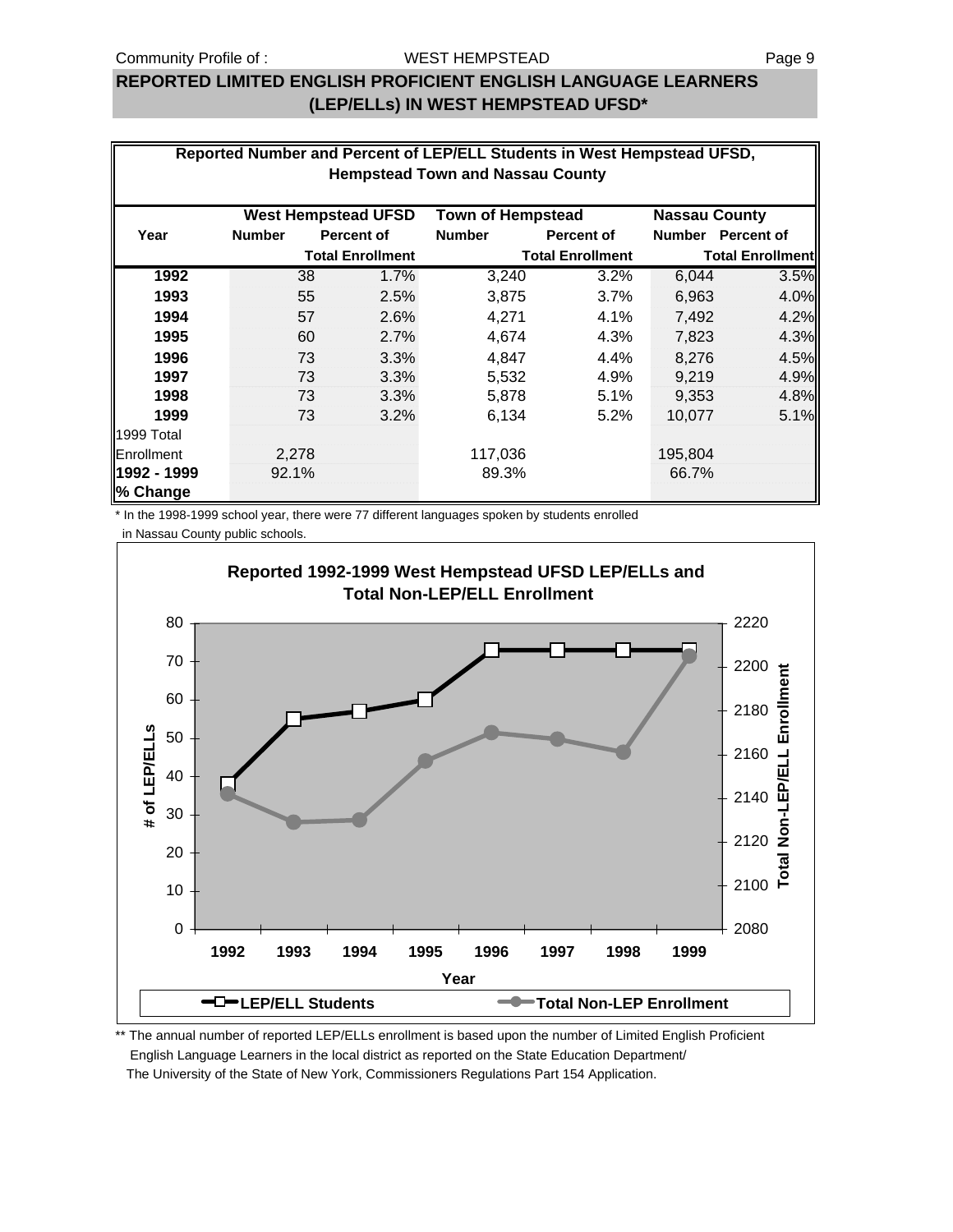**Dropouts in West Hempstead UFSD, Town of Hempstead, & Nassau County**

| <b>DROPOUT NUMBERS &amp; PERCENTS OF HIGH SCHOOL ENROLLMENT*</b> |    |                       |          |          |      |                   |  |  |
|------------------------------------------------------------------|----|-----------------------|----------|----------|------|-------------------|--|--|
| Year                                                             |    | District-# District-% | Town-#** | Town-%** |      | County-# County-% |  |  |
|                                                                  |    |                       |          |          |      |                   |  |  |
| 1987                                                             | 31 | 2.8                   | 898      | 2.4      | 1284 | 2.0               |  |  |
| 1988                                                             | 14 | 1.3                   | 759      | 2.2      | 1177 | 2.0               |  |  |
| 1989                                                             | 13 | 1.3                   | 654      | 2.0      | 932  | 1.7               |  |  |
| 1990                                                             | 5  | 0.5                   | 546      | 1.8      | 759  | 1.4               |  |  |
| 1991                                                             | 4  | 0.4                   | 432      | 1.4      | 613  | 1.2               |  |  |
| 1992                                                             | 3  | 0.3                   | 483      | 1.6      | 654  | 1.2               |  |  |
| 1993                                                             | 3  | 0.4                   | 484      | 1.6      | 630  | 1.2               |  |  |
| 1994                                                             | 6  | 0.7                   | 533      | 1.7      | 724  | 1.4               |  |  |
| 1995                                                             | 10 | 1.1                   | 395      | 1.3      | 531  | 1.0               |  |  |
| 1996                                                             | 6  | 0.7                   | 337      | 1.1      | 477  | 0.9               |  |  |
| 1997                                                             | 10 | 1.1                   | 358      | 1.1      | 479  | 0.9               |  |  |
| 1998                                                             | 8  | 0.9                   | 330      | 1.0      | 489  | 0.9               |  |  |

\*Dropout Rate = Dropouts divided by 9-12 grade enrollment including ungraded secondary enrollment. A dropout is defined as any pupil who left school prior to graduation & did not enter another school or program leading to a GED.



\*\*Town data based on a weighted average of communities which are fully or partially located within town boundaries.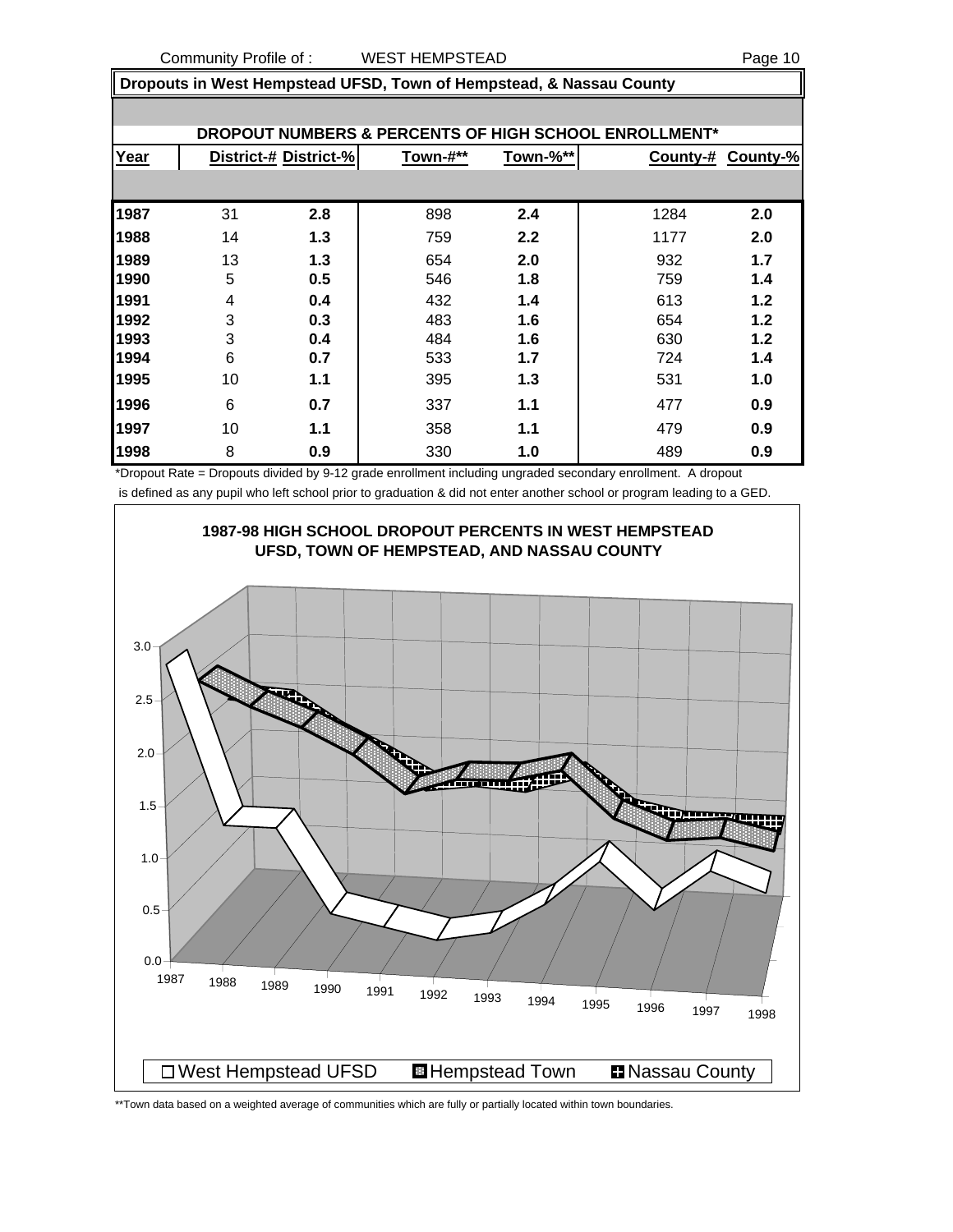| Nassau County and New York State* |                       |           |                      |           |               |                       |  |  |
|-----------------------------------|-----------------------|-----------|----------------------|-----------|---------------|-----------------------|--|--|
|                                   | <b>West Hempstead</b> |           | <b>Nassau County</b> |           |               | <b>New York State</b> |  |  |
|                                   |                       | Fertility |                      | Fertility |               | Fertility             |  |  |
| Year                              | Births**              | Rate      | <b>Births</b>        | Rate      | <b>Births</b> | Rate                  |  |  |
| 1982                              | 258                   | 51.5      | 14,342               | 49.0      | 246,889       | 59.6                  |  |  |
| 1983                              | 256                   | 50.9      | 14,541               | 49.8      | 248,222       | 59.6                  |  |  |
| 1984                              | 262                   | 51.9      | 14,758               | 50.6      | 250,436       | 59.9                  |  |  |
| 1985                              | 262                   | 51.8      | 15,247               | 52.3      | 258,826       | 61.6                  |  |  |
| 1986                              | 273                   | 53.8      | 15,567               | 53.5      | 263,045       | 62.3                  |  |  |
| 1987                              | 276                   | 54.3      | 16,504               | 56.8      | 271,355       | 64.0                  |  |  |
| 1988                              | 285                   | 55.9      | 17,072               | 58.8      | 279,976       | 65.8                  |  |  |
| 1989                              | 297                   | 58.1      | 17,700               | 61.1      | 290,528       | 67.9                  |  |  |
| 1990                              | 297                   | 58.0      | 18,180               | 62.8      | 297,468       | 69.3                  |  |  |
| 1991                              | 316                   | 61.9      | 17,864               | 62.2      | 292,523       | 68.1                  |  |  |
| 1992                              | 332                   | 66.1      | 18,065               | 63.3      | 287,531       | 67.2                  |  |  |
| 1993                              | 327                   | 65.9      | 17,931               | 63.2      | 282,377       | 66.3                  |  |  |
| 1994                              | 319                   | 63.8      | 17,903               | 64.6      | 277,945       | 65.6                  |  |  |
| 1995                              | 306                   | 60.7      | 18,084               | 66.0      | 271,042       | 64.3                  |  |  |
| 1996                              | 309                   | 62.0      | 17,722               | 63.8      | 263,611       | 63.0                  |  |  |
| 1997                              | 306                   | 62.1      | 17,100               | 62.0      | 256,976       | 61.8                  |  |  |

1982-97 Total Births and Fertility Rates For West Hempstead 11552,

### **1982 - 1997 West Hempstead Total Births**



- Fertility rate based on live births per 1,000 female population 15-44. Data for 1990-97 reflect zip code boundaries. Data for prior years reflect the local community as comprised by census tracts.
- \*\* The number of births in the West Hempstead area is a three year "running" average for all years.

Source: Nassau County & New York State Departments of Health.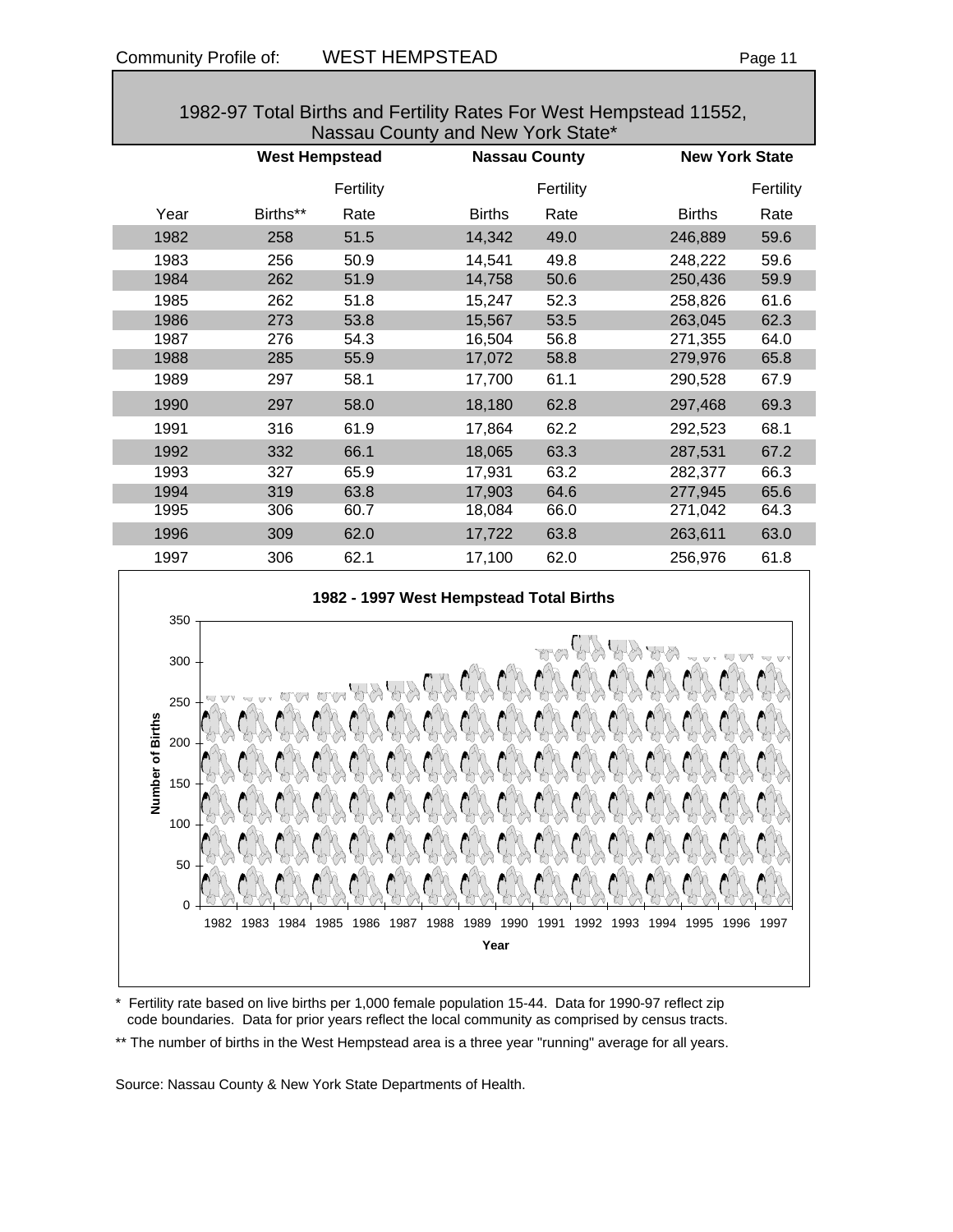## 1984-97 Births To Teen Mothers and Fertility Rates For West Hempstead 11552\*, Nassau County and New York State\*\*

|      | <b>West Hempstead</b> |           | <b>Nassau County</b> |           | <b>New York State</b> |           |
|------|-----------------------|-----------|----------------------|-----------|-----------------------|-----------|
|      | Teen                  | Fertility | Teen                 | Fertility | Teen                  | Fertility |
| Year | <b>Births</b>         | Rate      | <b>Births</b>        | Rate      | <b>Births</b>         | Rate      |
| 1984 | 9                     | 11.1      | 668                  | 12.2      | 25,658                | 35.7      |
| 1985 | 9                     | 11.1      | 711                  | 13.4      | 25,470                | 36.4      |
| 1986 | 8                     | 10.3      | 685                  | 13.4      | 25,134                | 37.0      |
| 1987 | 9                     | 11.2      | 677                  | 13.8      | 25,080                | 38.0      |
| 1988 | 8                     | 10.8      | 663                  | 14.1      | 25,861                | 40.3      |
| 1989 | 8                     | 10.4      | 679                  | 15.0      | 26,593                | 42.7      |
| 1990 | 8                     | 10.4      | 674                  | 15.6      | 26,553                | 44.0      |
| 1991 | 8                     | 12.0      | 672                  | 16.0      | 26,216                | 44.1      |
| 1992 | 9                     | 14.4      | 629                  | 15.1      | 25,330                | 43.4      |
| 1993 | 8                     | 13.6      | 700                  | 18.4      | 25,515                | 44.3      |
| 1994 | 8                     | 12.5      | 682                  | 18.2      | 25,852                | 45.3      |
| 1995 | 8                     | 11.5      | 668                  | 18.0      | 24,805                | 43.6      |
| 1996 | 9                     | 13.3      | 637                  | 15.8      | 23,864                | 41.8      |
| 1997 | 9                     | 12.6      | 561                  | 13.9      | 22,185                | 38.5      |





\* The number of birth to teen mothers in the West Hempstead area is a three year "running" average for all years.

\*\* Fertility rate based on live births per 1,000 female population 15-19. Data for 1990-97 reflect zip code boundaries. Data for prior years reflect the local community as comprised by census tracts.